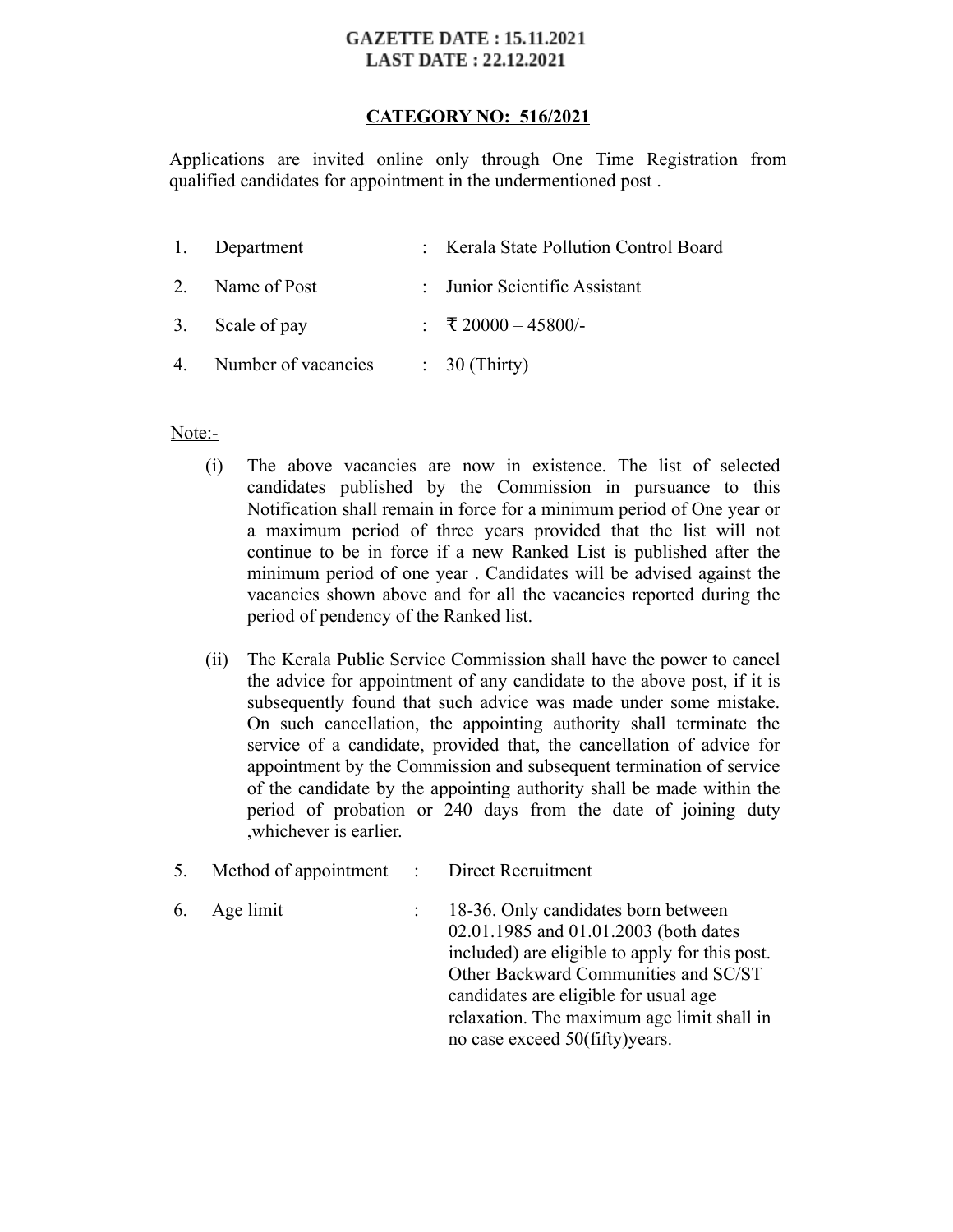Note:

The provisional hands working in the above concern will be given age relaxation to the extent of their provisional service put in subject to a maximum of Five years from the upper age limit provided they are within the prescribed age limit on the date of their first appointment in the above concern. But the regular employees of the concern are not eligible for the above concession for further appointment. The provisional hands should obtain a certificate showing the period of their provisional service in the concern and shall produce the same as and when required by the Commission. It would also be clearly specified in the certificate that they were not working in the regular service of the concern.

For other conditions regarding the age relaxation , please see Para 2(i), (ii), (iii), (iv), (vi), (vii), (xii) and (xiv) of the General Conditions.

**7. Qualifications** : A Second Class Bachelor's Degree with 50% marks in any branch of Chemistry/Environmental Science/ Microbiology/ Biotechnology/Life Science with subsidiary as Chemistry or Microbiology from a UGC recognised University or equivalent qualification.

> Note:- The subsidiary subjects specified are applicable only in respect of degree in Life Science.

Note:-

- (1) Rule 10 a (ii) of Part II KS & SSR is applicable.
- (2) The basic academic qualification presented for each posts shall be obtained from a UGC recognized University or National Institutes established by the Central Government or Institutions established by Government of Kerala or its equivalent.
- (3) Candidates who claim equivalent qualification instead of qualification mentioned in the notification shall produce the relevant Government Order to prove the equivalency at the time of verification, then only such qualification shall be treated as equivalent to the prescribed qualification concerned.
- (4) If the caste of a candidate is wrongly mentioned in the SSLC book, the candidate should claim their original caste in the application and should produce the community certificate / Non - Creamy layer certificate ,issued from a revenue authority concerned ,along with the Gazette Notification of the same at the time of certificate verification.
- (5) Appropriate disciplinary action, based on Rule 22 of the KPSC Rules of Procedure 1976, will be pursued against those candidates who give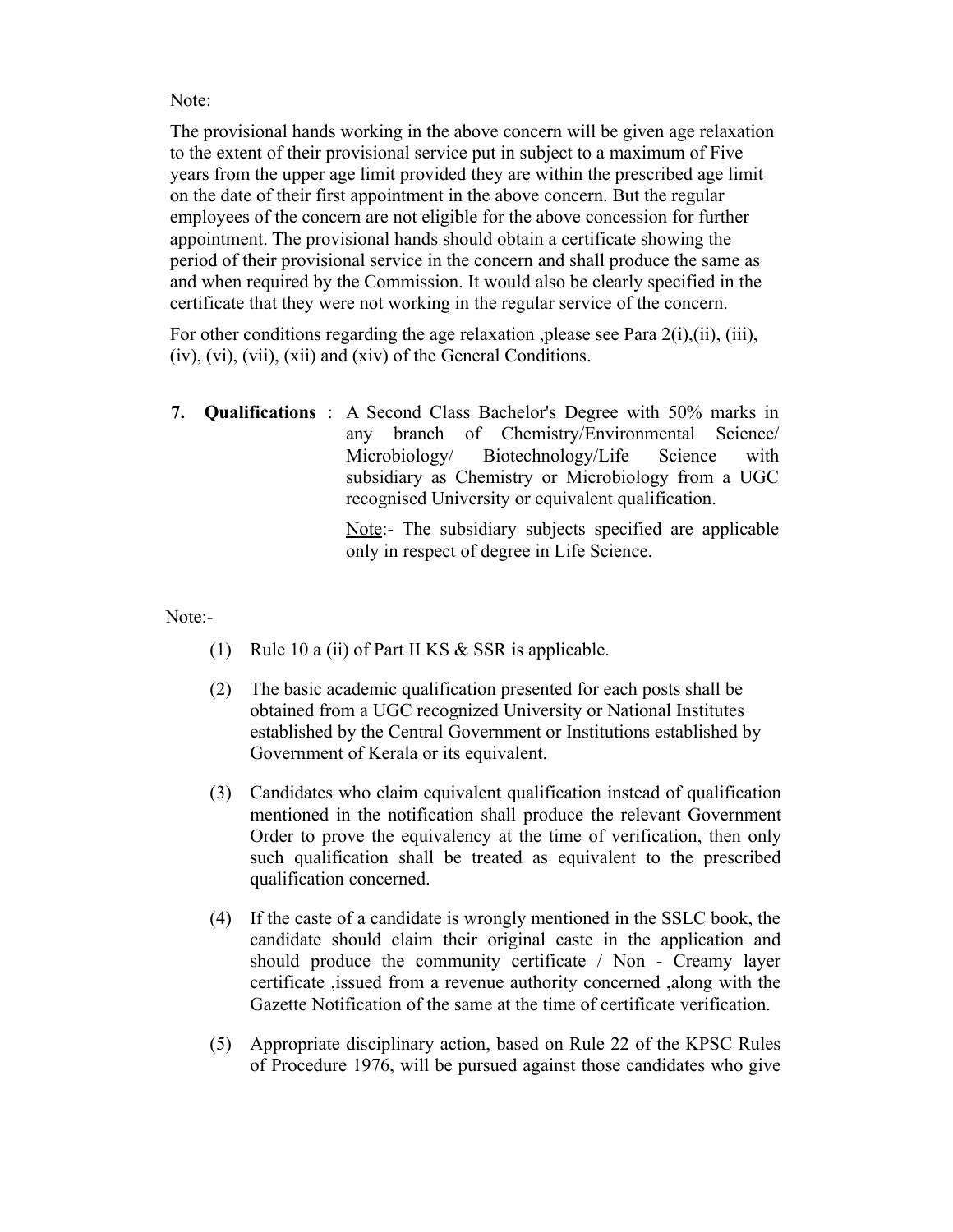confirmation for writing examination by making false claims about qualification such as education, experience etc regardless of whether they attend the examination or not.

**Training/Studies:-** It shall be obligatory on the part of employees of the categories in the service to go for higher studies/training if the Board so directs.

#### **8. Probation**

Any person appointed to this post shall, from the date on which he/she joins duty, be on probation for a total period of two years on duty within a continuous period of three years.

## **9. Mode of submitting Application:-**

a) Candidates must register as per ONE TIME REGISTRATION with the official Website of Kerala Public Service Commission **www.keralapsc.gov.in** before applying for the post. Candidates who have registered can apply by logging on to their profile using their User-ID and Password. Candidates must click on the **'Apply Now'** button of the respective posts in the Notification Link to apply for a post. The Photograph uploaded should be taken after 31.12.2011. Name of the candidate and the date of photograph taken should be printed legibly at the bottom portion. The photograph once uploaded meeting all requirements shall be valid for 10 years from the date of uploading. There is no change in other instructions regarding the uploading of photographs. No application fee is required. Candidates are responsible for the correctness of the personal information and secrecy of password. Before the final submission of the application on the profile, candidates must ensure correctness of the information in their profile. They must quote the User-ID for further communication with the Commission. Application submitted is provisional and cannot be deleted or altered after submission. **Candidates are advised to keep a printout or a soft copy of the online application for future reference. Candidates can take the printout of the application by clicking on the link 'My applications' in their profile. All correspondences with the Commission, regarding the application should be accompanied with the print out of the application.** The application will be summarily rejected if non-compliance with the notification is found in due course of processing. Original documents to prove qualification, experience, age, Community etc. have to be produced as and when called for.

b) If written/OMR/Online Test is conducted as part of this selection candidates possessing requisite qualification as per Para 7 above alone shall submit a **confirmation** for writing the examination through their One Time Registration profiles. Such candidates alone can generate and